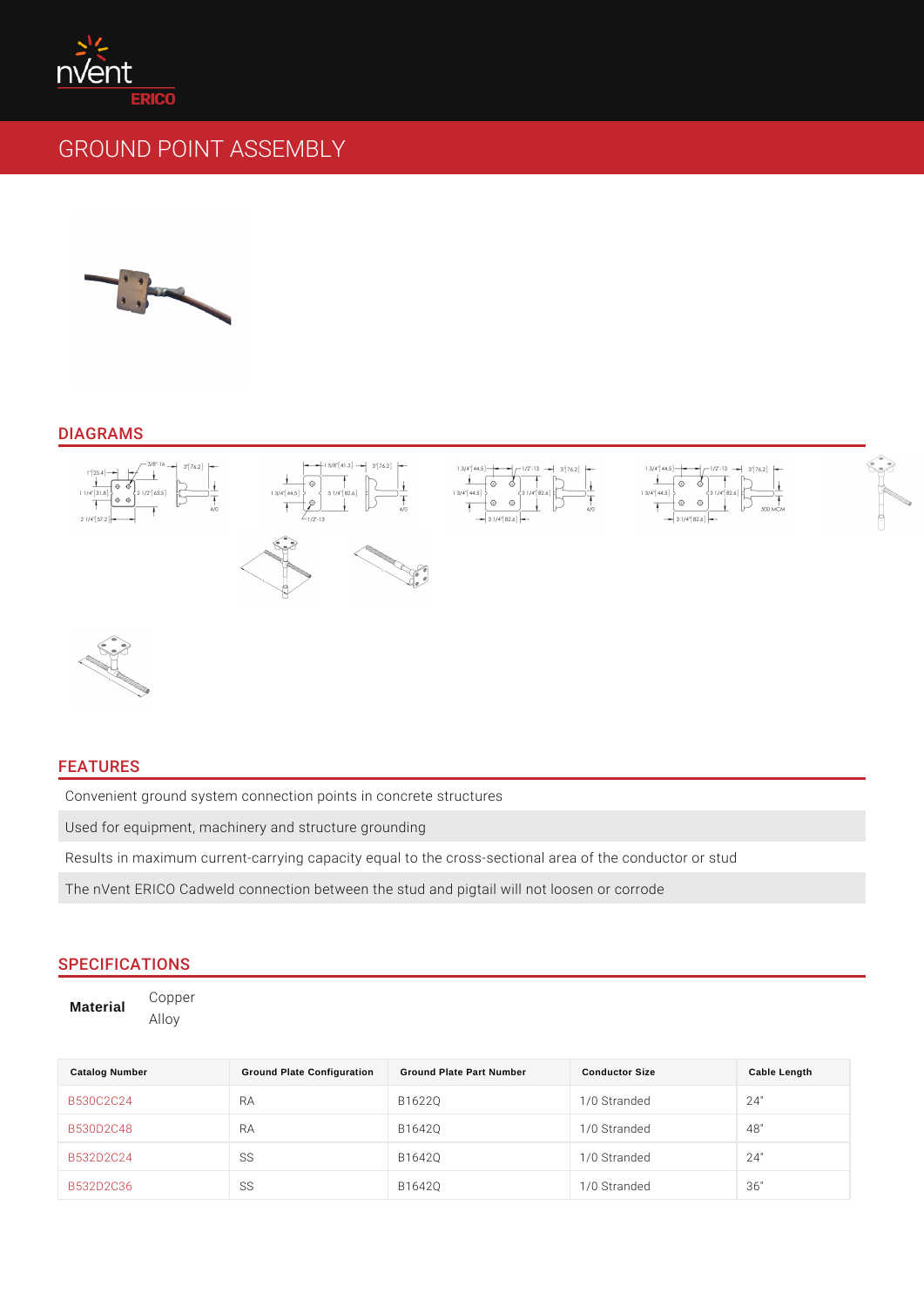| Catalog Number      | Ground Plate Configuration | Ground Plate Part Number | <b>Conductor Size</b> | Cable Length |
|---------------------|----------------------------|--------------------------|-----------------------|--------------|
| B530C2G48           | R A                        | B 1 6 2 2 Q              | 2/0 Stranded          | 48"          |
| B530D2G18           | R A                        | B 1 6 4 2 Q              | 2/0 Stranded          | 18"          |
| B530D2G180          | R A                        | B 1 6 4 2 Q              | 2/0 Stranded          | 180"         |
| B530D2G24           | R A                        | B 1 6 4 2 Q              | 2/0 Stranded          | 24"          |
| B 5 3 0 D 2 G 4 8   | R A                        | B 1 6 4 2 Q              | 2/0 Stranded          | 48"          |
| B 5 3 1 D 2 G 2 4   | R B                        | B1642Q                   | 2/0 Stranded          | 24"          |
| B 5 3 2 C 2 G 2 4   | S S                        | B1622Q                   | 2/0 Stranded          | 24"          |
| B532C2G60           | S S                        | B 1 6 2 2 Q              | 2/0 Stranded          | 60"          |
| B 5 3 2 D 2 G 1 2   | S S                        | B 1 6 4 2 Q              | 2/0 Stranded          | 12"          |
| B 5 3 3 A 2 G 4 8   | T A                        | B1612Q                   | 2/0 Stranded          | 48"          |
| B 5 3 0 A 2 Q 4 8   | R A                        | B1612Q                   | 4/0 Stranded          | 48"          |
| B530A2Q72           | R A                        | B1612Q                   | 4/0 Stranded          | 72"          |
| B 5 3 0 C 2 Q 3 6   | R A                        | B1622Q                   | 4/0 Stranded          | 36"          |
| B 5 3 0 C 2 Q 4 8   | R A                        | B1622Q                   | 4/0 Stranded          | 48"          |
| B 5 3 0 C 2 Q 9 6   | R A                        | B 1 6 2 2 Q              | 4/0 Stranded          | 96"          |
| B530D2Q12           | R A                        | B 1 6 4 2 Q              | 4/0 Stranded          | 12"          |
| B530D2Q120          | R A                        | B 1 6 4 2 Q              | 4/0 Stranded          | 120"         |
| B 5 3 0 D 2 Q 1 4 4 | R A                        | B 1 6 4 2 Q              | 4/0 Stranded          | 144"         |
| B530D2Q180          | R A                        | B 1 6 4 2 Q              | 4/0 Stranded          | 180"         |
| B 5 3 0 D 2 Q 2 4   | R A                        | B 1 6 4 2 Q              | 4/0 Stranded          | 24"          |
| B 5 3 0 D 2 Q 3 2   | R A                        | B 1 6 4 2 Q              | 4/0 Stranded          | 32"          |
| B 5 3 0 D 2 Q 3 6   | R A                        | B 1 6 4 2 Q              | 4/0 Stranded          | 36"          |
| B 5 3 0 D 2 Q 4 8   | R A                        | B 1 6 4 2 Q              | 4/0 Stranded          | 48"          |
| B 5 3 0 D 2 Q 7 2   | R A                        | B 1 6 4 2 Q              | 4/0 Stranded          | 72"          |
| B530D2Q96           | R A                        | B 1 6 4 2 Q              | 4/0 Stranded          | 96"          |
| B 5 3 1 A 2 Q 3 6   | R B                        | B1612Q                   | 4/0 Stranded          | 36"          |
| B 5 3 1 D 2 Q 1 2   | R B                        | B 1 6 4 2 Q              | 4/0 Stranded          | 12"          |
| B 5 3 1 D 2 Q 1 2 0 | R B                        | B 1 6 4 2 Q              | 4/0 Stranded          | 120"         |
| B531D2Q144          | R B                        | B 1 6 4 2 Q              | 4/0 Stranded          | 144"         |
| B 5 3 1 D 2 Q 2 4   | R B                        | B 1 6 4 2 Q              | 4/0 Stranded          | 24"          |
| B 5 3 1 D 2 Q 4 8   | R B                        | B 1 6 4 2 Q              | 4/0 Stranded          | 48"          |
| B 5 3 1 D 2 Q 6     | R B                        | B 1 6 4 2 Q              | 4/0 Stranded          | 6 "          |
| B 5 3 1 D 2 Q 7 2   | R B                        | B 1 6 4 2 Q              | 4/0 Stranded          | 72"          |
| B 5 3 1 D 2 Q 9 6   | R B                        | B 1 6 4 2 Q              | 4/0 Stranded          | 96"          |
| B 5 3 2 A 2 Q 4 8   | S S                        | B 1 6 1 2 Q              | 4/0 Stranded          | 48"          |
| B 5 3 2 C 2 Q 2 4 0 | S S                        | B1622Q                   | 4/0 Stranded          | 240"         |
| B 5 3 2 C 2 Q 4 8   | S S                        | B1622Q                   | 4/0 Stranded          | 48"          |
| B 5 3 2 D 2 Q 3 6   | S S                        | B 1 6 4 2 Q              | 4/0 Stranded          | 36"          |
| B 5 3 2 D 2 Q 4 0   | S S                        | B 1 6 4 2 Q              | 4/0 Stranded          | 40"          |
| B 5 3 2 D 2 Q 4 8   | S S                        | B 1 6 4 2 Q              | 4/0 Stranded          | 48"          |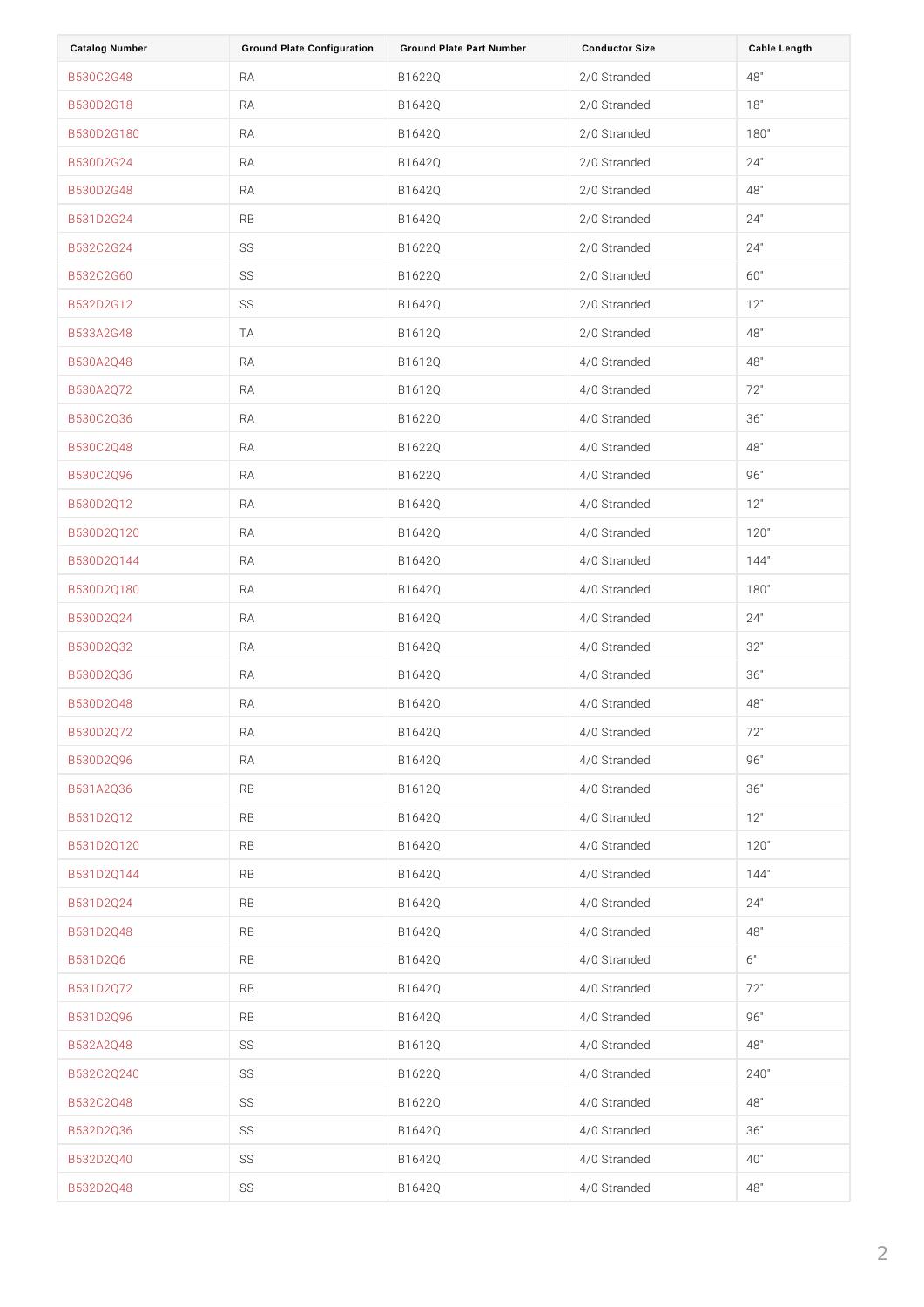| Catalog Number    | Ground Plate Configuration | Ground Plate Part Number | <b>Conductor Size</b>  | Cable Length |
|-------------------|----------------------------|--------------------------|------------------------|--------------|
| B532D2Q50         | S S                        | B1642Q                   | 4/0 Stranded           | 50"          |
| B 5 3 2 D 2 Q 7 2 | S S                        | B 1 6 4 2 Q              | 4/0 Stranded           | 72"          |
| B533A2Q24         | T A                        | B1612Q                   | 4/0 Stranded           | 24"          |
| B 5 3 3 C 2 Q 4 8 | T A                        | B 1 6 2 2 Q              | 4/0 Stranded           | 48"          |
| B533D2Q12         | T A                        | B 1 6 4 2 Q              | 4/0 Stranded           | 12"          |
| B 5 3 3 D 2 Q 2 4 | T A                        | B 1 6 4 2 Q              | 4/0 Stranded           | 24"          |
| B533D2Q48         | T A                        | B 1 6 4 2 Q              | 4/0 Stranded           | 48"          |
| B532D1V36         | S S                        | B 1 6 4 2 Q              | #2 Stranded            | 36"          |
| B 5 3 2 C 2 V 4 8 | S S                        | B 1 6 2 2 Q              | 250 kcmil Stranded 48" |              |
| B532D1L48         | S S                        | B 1 6 4 2 Q              | #4 Stranded            | 48"          |
| <b>B532E3Q48</b>  | S S                        | B1643Q                   | 500 kcmil Stranded48"  |              |
| <b>B532E3D96</b>  | S S                        | B1643Q                   | 350 kcmil Stranded96"  |              |
| <b>B532E3Q96</b>  | S S                        | B1643Q                   | 500 kcmil Stranded96"  |              |

# ADDITIONAL PRODUCT DETAILS

Custom lengths available.